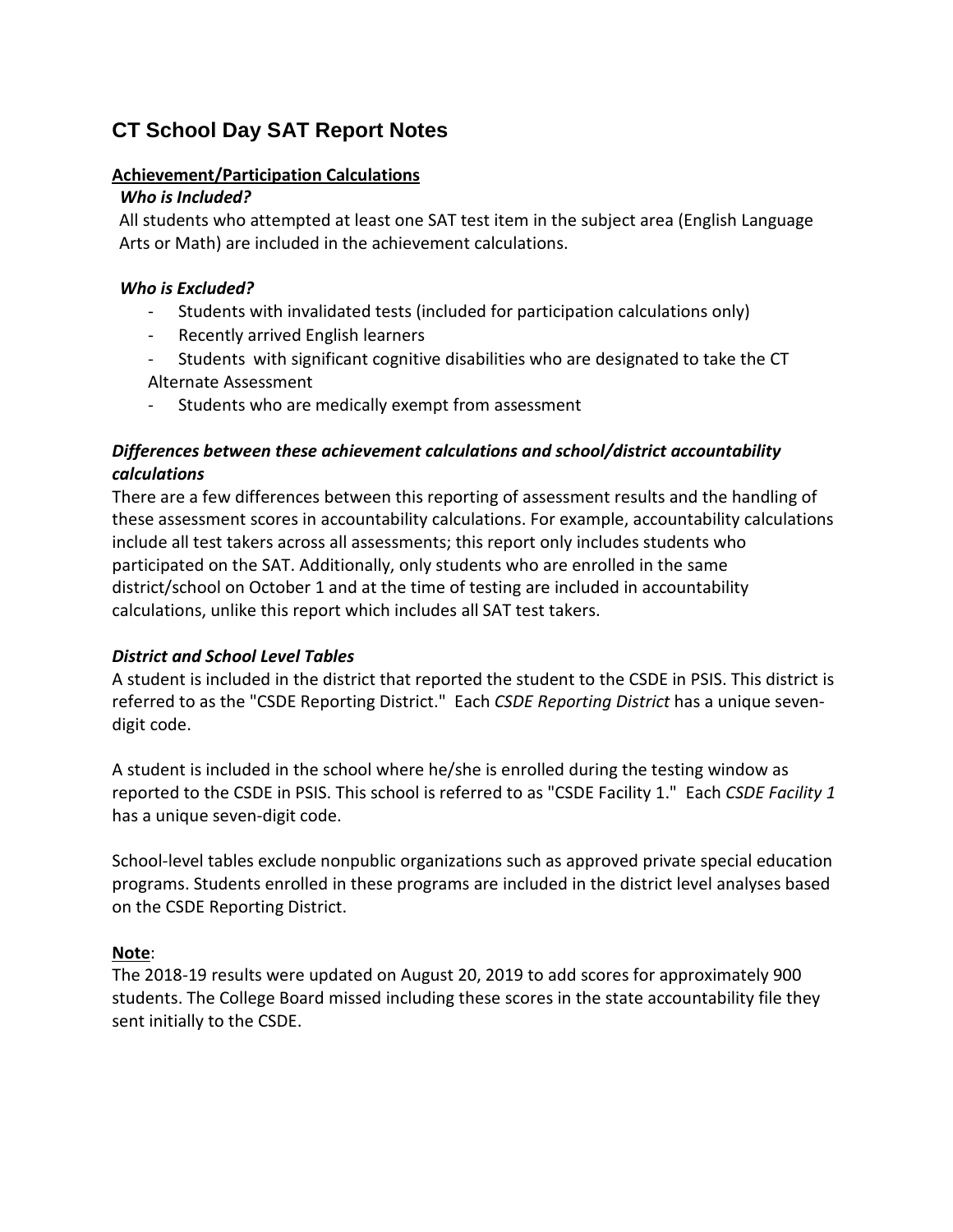### **Terms/Definitions:**

| <b>Term</b>         | <b>Definition</b>                                         | <b>Source</b>   |
|---------------------|-----------------------------------------------------------|-----------------|
| <b>Total Number</b> | Count of students who earned a score.                     | <b>SAT File</b> |
| with Scored         |                                                           |                 |
| Tests               |                                                           |                 |
| Level 1: Not Met    | Count of students scoring in Level 1: Did not meet the    | <b>SAT File</b> |
|                     | achievement standard.                                     |                 |
| Level 2:            | Count of students scoring in Level 2: Approaching the     | <b>SAT File</b> |
| Approaching         | achievement standard.                                     |                 |
| Level 3: Met        | Count of students scoring in Level 3: Met the achievement | <b>SAT File</b> |
|                     | standard.                                                 |                 |
| Level 4:            | Count of students scoring in Level 4: Exceeding the       | <b>SAT File</b> |
| Exceeded            | achievement standard.                                     |                 |
| Average Score       | Average of the Scale Scores of all students with a score. | Calculated      |
|                     |                                                           | field           |

## *Additional Definitions*

High Needs: A student who is eligible for free/reduced price meals or is an English learner or a student with a disability is included in the "High Needs" super subgroup category.

Recently Arrived English Learners (ELs): A student who is an EL and was enrolled for the first time in a U.S. school for fewer than 24 calendar months at the time of testing.

Military Family: A student whose parent or guardian is a member of the Armed Forces on active duty or serves on full-time National Guard duty. "Armed Forces" means the Army, Navy, Air Force,

Marine Corps and Coast Guard. "Active duty" means full-time duty.

Homeless: A student who lacks a fixed, regular, and adequate nighttime residence as defined under the federal McKinney-Vento Act.

Foster Care: A student who has been involved with the CT Department of Children and Families (DCF) Foster Care unit within the current school year.

## **Score Ranges by Level:**

|        | Level 1 | Level 2 | Level 3                     | l Level 4 | l Level 3+ |
|--------|---------|---------|-----------------------------|-----------|------------|
| ' ELA  | 200-410 |         | 420-470   480-620   630-800 |           | l 480-800  |
| l Math | 200-410 | 420-520 | 530-640                     | 650-800   | 530-800    |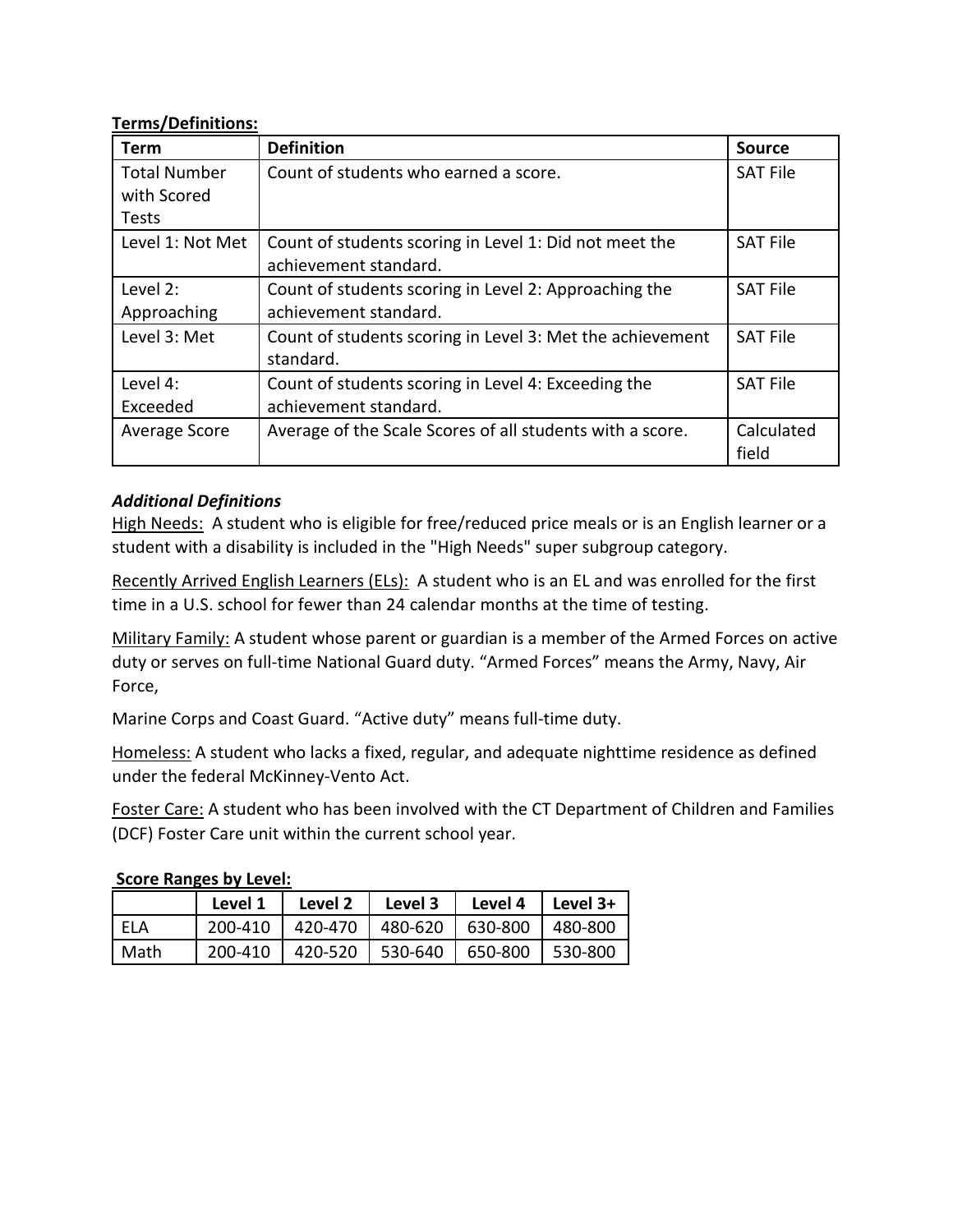| <b>Level 4: Exceeded</b>    | Level 3: Met                | Level 2: Approaching        | Level 1: Not Met            |
|-----------------------------|-----------------------------|-----------------------------|-----------------------------|
| The student has             | The student has met         | The student has             | The student has not         |
| exceeded the                | the achievement             | partially met the           | met the achievement         |
| achievement standard        | standard and                | achievement standard        | standard and                |
| and demonstrates a          | demonstrates an             | and demonstrates an         | demonstrates a              |
| thorough                    | adequate                    | incomplete                  | minimal                     |
| understanding of the        | understanding of the        | understanding of the        | understanding of the        |
| knowledge and skills        | knowledge and skills        | knowledge and skills        | knowledge and skills        |
| needed for college          | needed for college          | needed for college          | needed for college          |
| and career readiness        | and career readiness        | and career readiness        | and career readiness        |
| and achievement             | and achievement             | and achievement             | and achievement             |
| relative to the             | relative to the             | relative to the             | relative to the             |
| Common Core                 | Common Core                 | Common Core                 | <b>Common Core</b>          |
| <b>ELA/Literacy Content</b> | <b>ELA/Literacy Content</b> | <b>ELA/Literacy Content</b> | <b>ELA/Literacy Content</b> |
| Standards.                  | Standards.                  | Standards.                  | Standards.                  |

## **Achievement Level Descriptors Grade 11: English Language Arts (ELA)**

## **Achievement Level Descriptors**

#### **Grade 11: Math**

| <b>Level 4: Exceeded</b>  | Level 3: Met              | <b>Level 2: Approaching</b> | <b>Level 1: Not Met</b>   |
|---------------------------|---------------------------|-----------------------------|---------------------------|
| The student has           | The student has met       | The student has             | The student has not       |
| exceeded the              | the achievement           | partially met the           | met the achievement       |
| achievement standard      | standard and              | achievement standard        | standard and              |
| and demonstrates a        | demonstrates an           | and demonstrates an         | demonstrates a            |
| thorough                  | adequate                  | incomplete                  | minimal                   |
| understanding of, and     | understanding of, and     | understanding of, and       | understanding of, and     |
| ability to apply the      | ability to apply the      | ability to apply the        | ability to apply the      |
| mathematics               | mathematics               | mathematics                 | mathematics               |
| knowledge and skills      | knowledge and skills      | knowledge and skills        | knowledge and skills      |
| needed for college        | needed for college        | needed for college          | needed for college        |
| and career readiness      | and career readiness      | and career readiness        | and career readiness      |
| and achievement           | and achievement           | and achievement             | and achievement           |
| relative to the Math      | relative to the Math      | relative to the Math        | relative to the Math      |
| <b>Content Standards.</b> | <b>Content Standards.</b> | <b>Content Standards.</b>   | <b>Content Standards.</b> |
| The student solves        | The student solves        | The student solves          | The student solves        |
| problems that call for    | problems that call for    | problems that call for      | some problems that        |
| a range of strategies,    | effective use of          | simple strategies and       | require applying          |
| accurate and              | strategies and            | reasoning accurately        | simple strategies to      |
| insightful reasoning,     | accurate reasoning in     | applied to basic areas      | basic areas of            |
| and connecting            | different areas of        | of mathematics.             | mathematics without       |
| different areas of        | mathematics.              |                             | an understanding of       |
| mathematics.              |                           |                             | the reasoning behind      |
|                           |                           |                             | the strategies.           |